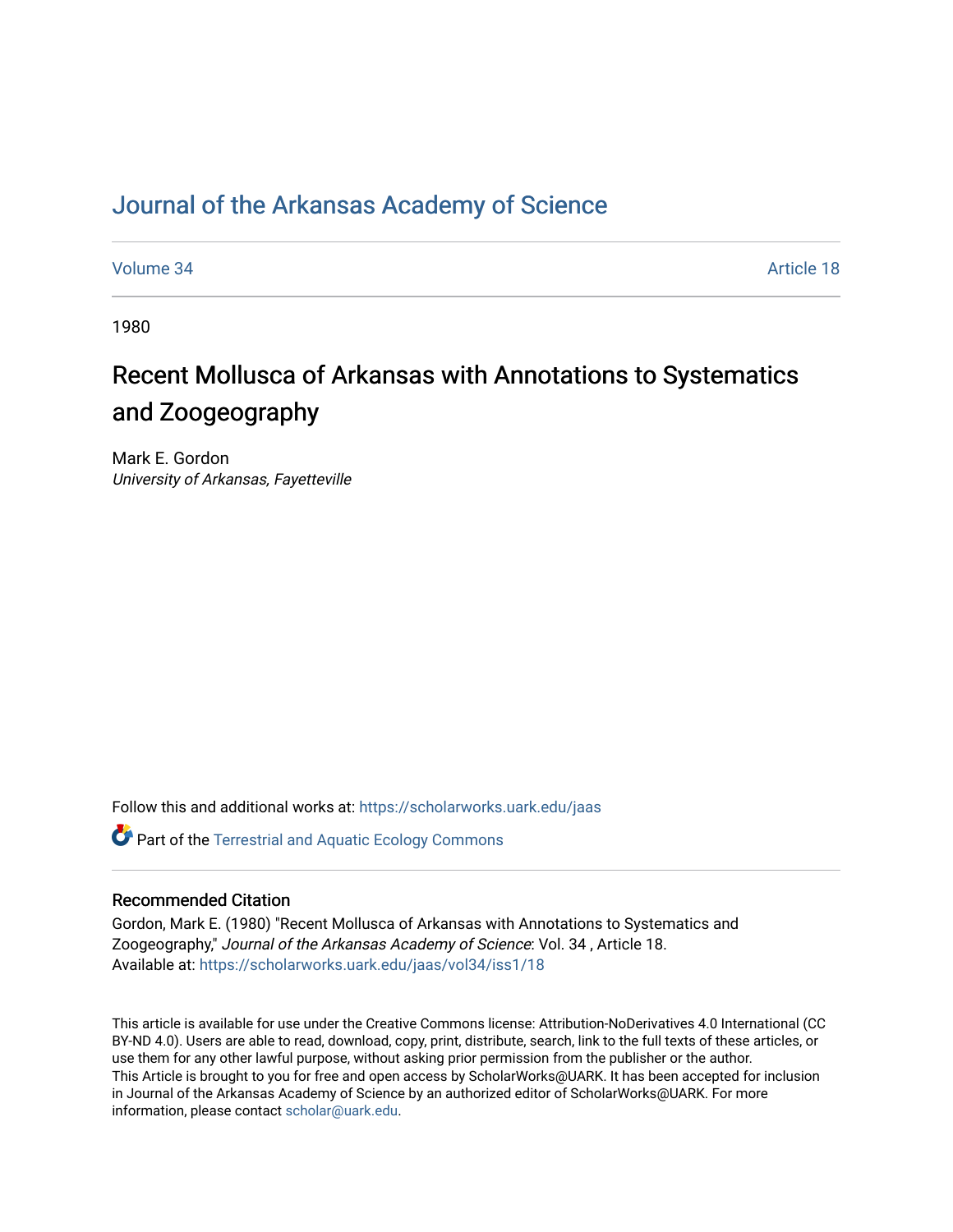### RECENT MOLLUSCA OF ARKANSAS WITH ANNOTATIONS TO SYSTEMATICS AND ZOOGEOGRAPHY

MARK E. GORDON Department of Zoology University of Arkansas-Fayetteville Fayetteville, Arkansas 72701

#### ABSTRACT

A total of 223 taxa of Mollusca are presently known from Arkansas. The geological history and geomorphology of the region, particularly the presence of the Interior Highlands, have been responsible for the development of a diverse molluscan fauna. Thirty regionally endemic forms are included among the 107 terrestrial gastropods, 36 aquatic gastropods, 65 unionacean mussels, and 15 sphaeriacean clams.

#### INTRODUCTION

The first survey of Arkansas Mollusca was Sampson's (1893, 1894) report of the Gastropoda and Sphaeriidae. The Unionidae were cataloged by Call (1895). Since these initial reports, there have been few comprehensive publications concerning Arkansas mollusks. During the interim, limited species surveys, several species descriptions, and various miscellaneous studies have appeared periodically (e.g. Ort-mann and Walker, 1912: Wheeler, 1914, 1918; Rehder, 1932; Kraemer, 1970; Gordon et al. 1980a). Recently, Hubricht (1972) published a fairly comprehensive list (89 taxa) of terrestrial gastropods and Gordon et al. (1980b) presented ahistorical review and consideration of the regional distribution patterns of the Unionacea with respect to Arkansas.

#### METHODS AND RESULTS

The molluscan fauna of Arkansas has been investigated by personal collecting and examination of major museum collections (see Gordon et al. 1980a, b). This has been augmented by published records which are either based on museum reference collections or may be collaborated by more than one published account. Nomenclature follows Burch (1962) and Hubricht (1972) for the terrestrial Gastropoda; Baker (1911), Goodrich (1939), Clench (1962), Clench and Fuller (1965), Clarke (1973), and Thompson (pers. comm.) for aquatic Gastropoda; Ortmann and Walker (1922), Clarke (1973), and Gordon et al. (1980b) for the Unionacea; and Herrington (1962) and Burch (1975) for the Sphaeriacea.

Atotal of <sup>223</sup> taxa of Mollusca are presently known from Arkansas. This represents <sup>107</sup> terrestrial Gastropoda (Table 1), 36 aquatic Gastropoda (Table 2), and 80Bivalvia (Table 3). The bivalves include 65 unionacean mussels and 15 sphaeriacean clams, five of which are listed provisionally. Fifteen terrestrial gastropods, seven aquatic gastropods, and eight unionaceans are endemic within the Interior Highlands. Noendemic sphaeriaceans are known. Some annotations are necessary for several species. These are as follows:

- 1. Subspecific nomenclature represents geographic subspecies and notecophenotypic variation.
- 2. Current research and revision of the Succineidae will probably result in a reduction of species through synonymy (Wu, pers. comm.).
- 3. Somatogyrus wheeleri and S. amnicoloides appear to be known only by the type specimens. These species were collected together at the same locality. Further study may show them to be conspecific. The type locality is now receiving hypolimnetic release from DeGray Reservoir.
- 4. Four ecophenotypes of Goniobasis potosiensis have been described as subspecies. The forms known as plebeius Anthony,

the typical form, and crandalli Pilsbry, a stunted form with rounded whorls from Mammouth Springs, Fulton County, occur inArkansas.

1

- 5. The taxonomy of Anculosa arkansensis is unclear. Goodrich The taxonomy of *Anculosa arkansensis* is unclear. Goodrich<br>(1939) stated that its general appearance was close to Nitocris<br>trilineata. The shell of specimens I collected from tributaries<br>of the North Fork of the White Biv of the North Fork of the White River are similar to Nitrocris. Anatomical examination will be necessary before the generic position of this species can be confirmed. If a Nitocris species, this may represent a relict population of a previously described species.
- 6. Te (1975) has concluded that Physa anatina Lea is a form of P. virgata.
- 7. Clarke (1973) has concluded that Fusconaia undata (Barnes) is more than likely the large river ecophenotype of  $F$ . flava.
- 8. Pleurobema cordatum includes a complex group of ecophenotypes that have generally been given subspecific status. These include, by increasing inflatedness of the shell, coccineum Conrad (also known as missouriensis Marsh), catillus Conrad, plenum Lea, and pyramidatum Lea (Ortmann, 1919).
- 9. Anodonta grandis is a substantially variable species with several ecophenotypes. Synonymized here is the slough form corpulenta Cooper.
- 10. Strophitini is proposed as a new tribe within the unionid subfamily Anodontinae. The basis for this division is the digenae arrangement of the marsupium in the outer gill. Ortmann (1912) considered this to be the most advanced gill form in the Anodontinae. Strophitus, previously classified in the Anodontini (Clarke, 1973), is the only genus in the Unionacea that has this form of gill. Ortmann (1912) noted some similarities in the anatomy (primarily pigmentation) and the shell (beak sculpture and other undefined characters) to the Alasmidonta. The shell is not necessarily a good phylogenetic character (Heard and Guckert, 1970); however, the general outline of Stophitus often resembles that of the Alasmidontini. Vestigial swellings in the area of the pseudocardinals suggest an association with the Alasmidontini in which the pseudocardinals are single in both valves and the interdentum of the left valve is reflected into a tooth-like structure. These dental characters appear to hold true throughout the Alasmidontini. In Strophitus. the vestigial swellings correspond to the position of the single pseudocardinals and the reflected interdentum. The tribe is monogeneric - Strophitus.
- 11. Actinonaias carinata includes a form known as gibba Simpson. This is probably an ecophenotypic variation.
- 12. The shell of Actinonaias ellipsiformis pleasii is distinct from A. e. ellipsiformis. It is geographically restricted to the White River system of the Ozark Plateaus in which A. e. ellipsiformis is not distributed. Actinonaias ellipsiformis pleasii appears to be a true subspecies, if not a separate species.

58

<sup>58</sup> Arkansas Academy of Science Proceedings, Vol.XXXIV,1980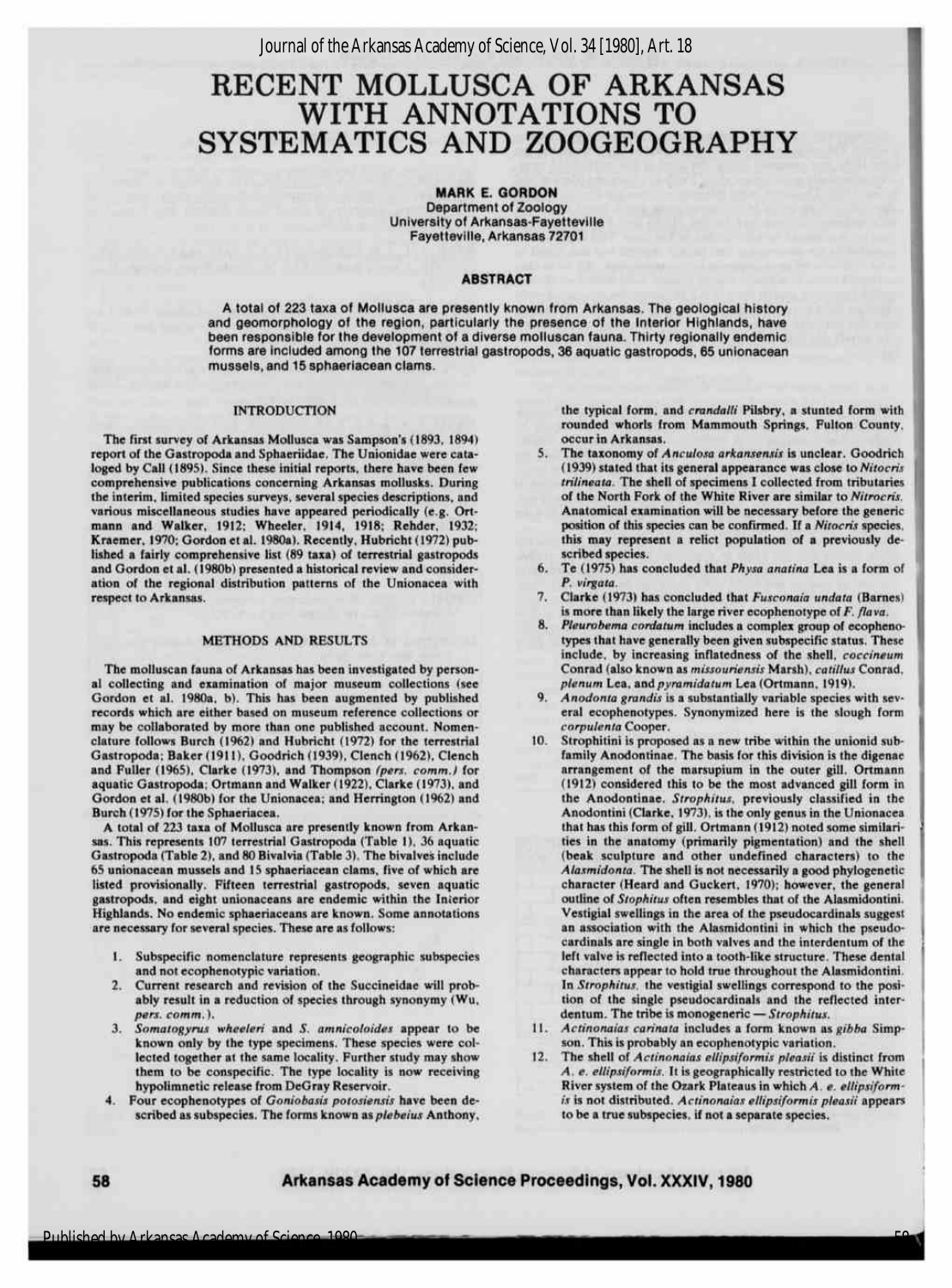13. Lampsilis reeveiana (Lea) is recognizable from its type description and lithograph. The holotype is extant in the U.S. National Museum of Natural History (USNMNH 8505). Previous difficulty in identifying this endemic Ozark Plateaus species has been partially due to Lea's (1852) mispublication of the type locality: Alexandria, Louisiana. This should be White River, Arkansas. Reeveiana has <sup>35</sup> years priority to Call's (1887) brevicula.

1

- 14. Most of the specimens of Lampsilis ovata found in Arkansas are the form known as ventricosa Barnes; although, some specimens are occasionally referred to as satura Lea. Ventricosa is the small river ecophenotype (Ortmann, 1919; van der Schalie, 1938). The relationship of satura is not presently known, it may be a southern cline of ventricosa. Clarke (1973) applies ventricosa onlyat an infrasubspecific level.
- 15. The taxonomy of Lampsilis orbiculata and L. higginsii is unclear. They are quite similar in appearance and have variously been considered separate species, subspecies, and the same species (Simpson, 1914; Ball, 1922; Baker, 1928; van der Schalie and van der Schalie, 1950; Parmalee, 1967). Lampsilis higginsiiis the Mississippi River counterpart of L. orbiculata of the Ohio River system. Simpson (1914) identified a subspecies of L. higginsii that he considered intermediate between the two "species." Buchanan and Oesch (pers. comms.) recently have collected both forms from rivers in Missouri that flow into Arkansas (Little Black and St. Francis rivers). The presence of both forms in southern Missouri and Arkansas is quite possible when the former channels of the Mississippi and Ohio rivers are examined (see Gordon et al. 1980b). For the present, the two forms are listed as separate species.

Table <sup>1</sup>. Arkansas Terrestrial Gastropoda. Subclass Prosobranchia Edwards Order Archaeogastropoda Thiele Family Helicinidae Ferussac Helicina (Oligyra) orbiculata (Say) Subclass Pulmonata Cuvier Order Basommatophora Keferstein FamilyCarychiidae Jeffreys Carychium exiguum (Say) Order Stylommatophora Schmidt Suborder Orthurethra Pilsbry FamilyCionellidae Koblet Cionella lubrica (Muller) Family Valloniidae Morse Vallonia perspectiva Sterki Family Pupillidae Turton Subfamily Pupillinae Pilsbry Pupoides albilabris (Adams) Subfamily Gastrocoptinae Pilsbry Gastrocopta (Gastrocopta) pellucida hordencella (Pilsbry) G. (G.)procera (Gould) G. (G.)rupicola (Say) G. (Albinula)armifera (Say) G. (A.)contracta (Say) G. (A.)holzingeri(Sterki) Subfamily Vertigininae Thiele Vertigo (Vertigo) ovata Say V.(V.)rugosula Sterki V. (V.) tridentata Wolf V.(Angustula) milium(Gould) V. (Vertillaria) oscariana Sterki Family Strobilopsidae Jooss Strobilops (Strobilops) aenea Pilsbry S. (S.)labyrinthica (Say) S. (S.) texasiana (Pilsbry and Ferriss) Suborder Heterurethra Pilsbry Family Succineidae Beck Succinea (Novisuccinea) ovalis Say S. (Calcisuccinea) concordialis Gould P. (P.)simpsoni (Pilsbry)' S. (C.) luteola Gould S. (?) indiana Pilsbry S. (?) witteri Shimek Catinella avara (Say) C. oklahomarum (Webb) C. texana Hubricht C. vermeta (Say) C. wandae (Webb) Oxyloma (Neoxyloma) salleana (Pfeiffer) G. (Vertigopsis) tappaniana (Adams) Subfamily Milacinae Cockere<br>G. (Privatula) corticaria (Say) Milax gagates (Draparnaud) G. (Privatula) corticaria (Say)

Suborder Sigmurethra Pilsbry FamilyPhilomycidae Keferstein Philomycus carolinianus (Bosc) Pallifera hemphilli marmorea Pilsbry P. mutabilis Hubricht P. ragsdalei (Webb) FamilyEnodontidae Pilsbry Subfamily Enodontinae Pilsbry Anguispira alternata (Say) A.strongylodes (Pfeiffer) Discus patulus (Deshayes) Subfamily Helicodiscinae Pilsbry Helicodiscus (Helicodiscus) parallelus(Say) H.(Hebetodiscus) singleyanus (Pilsbry) H.(?) jacksoni Hubricht H.(?) notius Hubricht Subfamily Punctinae Morse FamilyLimacidae Gray Subfamily Limacinae Gray Limax flavus Linnaeus Lehmannia poirieri(Mabille) Deroceras laeve (Muller)<br>Subfamily Milacinae Cockerell Family Zonitidae Pilsbry Subfamily Zonitinae Pilsbry R. (G.)lewisiana (Clapp) R. (Glyphalinia)indentata (Say) R. (G.) luticola Hubricht R. (G.) solida (Baker) M.(O.)friabilis(Binney) M.(?)globosus (Macmillan) Paravitrea (Paravitrea) significans (Bland) P. (P.) aulacogyra (Pilsbry and Ferriss)' P. (P.) petrophila (Bland) P. (Paravitreops) multidentata (Binney) Hawaiia minuscula (Binney) Subfamily Euconulinae Baker Euconulus chersinus (Say) Guppya sterkii (Dall) Punctum (Punctum) minutissimum (Lea) P. (?) lithica Hubricht P. (Toltecia) vitreum Baker Retinella (Glyphyalus) wheatleyi (Bland) M.(M.)thyroidus (Say) Mesomphix (Omphalina) capnodes (Binney) M.(M.)indianorum (Pilsbry)' M. (O.) cupreus (Rafinesque)

Subfamily Gastrodontinae Tryon Ventridens demissus (Binney) V. ligera (Say) Zonitoides arboreus (Say) Striatura (Pseudohyalina) meridionalis (Pilsbry and Ferriss) FamilyHaplotrematidae Baker Haplotrema concavum (Say) **Family Bulimulidae Pilsbry** Bulimulus (Rhabdotus) dealbatus (Say) Family Polygyridae Pilsbry Subfamily Polygyrinae Pilsbry Polygyra (Daedalochila) leporina (Gould) P. (D.) texasiana (Moricand) P. (D.) tridontoides (Bland) P. (D.) dorfeuilliana Lea P. (D.) jacksoni (Bland)'<br>P. (D.) persering Behder P. (D.)peregrina Render' Stenotrema (Stenotrema) stenotrema (Pfeiffer) S. (S.) labrosum (Bland)' 5. (S.)pilsbryi(Ferriss)' S. (S.) blandianum (Pilsbry)<sup>1</sup> S. (S.) unciferum (Pilsbry)' S. (Euchemotrema) fraternum (Say) S. (E.)leai(Binney) Practicolella berlandieriana (Moricand) Mesodon (Mesodon) clausus (Say) M. (M.)zaletus (Binney) M.(M.)elevatus (Say) M.(M.)binneyanus (Pilsbry)' M.(M.)clenchi(Render)' M. (M.) kiowaensis (Simpson)' M.(M.)roemeri (Pfeiffer) M.(Patera) perigraptus Pilsbry M.(Inflectarius)inflectus (Say) M. (I.) magazinensis (Pilsbry and Ferriss)<sup>1</sup> Subfamily Triodopsinae Pilsbry Triodopsis (Triodopsis) cragini Call<sup>1</sup> T. (T.) neglecta (Pilsbry)' T.(T.) vultuosa (Gould) T.(Xolotrema) fosteri (Baker) T.(X.)obstricta (Say) T.(Neohelix) albolabris (Say) T. (N.) divesta (Gould) T. (N.) multilineata (Say)

'Endemic to the Interior Highlands Region.

 $\frac{1}{2}$  heta $\frac{1}{2}$  heta $\frac{1}{2}$  heta $\frac{1}{2}$ /iss $\frac{1}{2}$ /iss $\frac{1}{2}$ /iss $\frac{1}{2}$ /iss $\frac{1}{2}$ /iss $\frac{1}{2}$ /iss $\frac{1}{2}$ /iss $\frac{1}{2}$ /iss $\frac{1}{2}$ /iss $\frac{1}{2}$ /iss $\frac{1}{2}$ /iss $\frac{1}{2}$ /iss $\frac{1}{2}$ /iss $\frac{1}{2}$ /

Arkansas Academy of Science Proceedings, Vol. XXXIV, 1980 59

59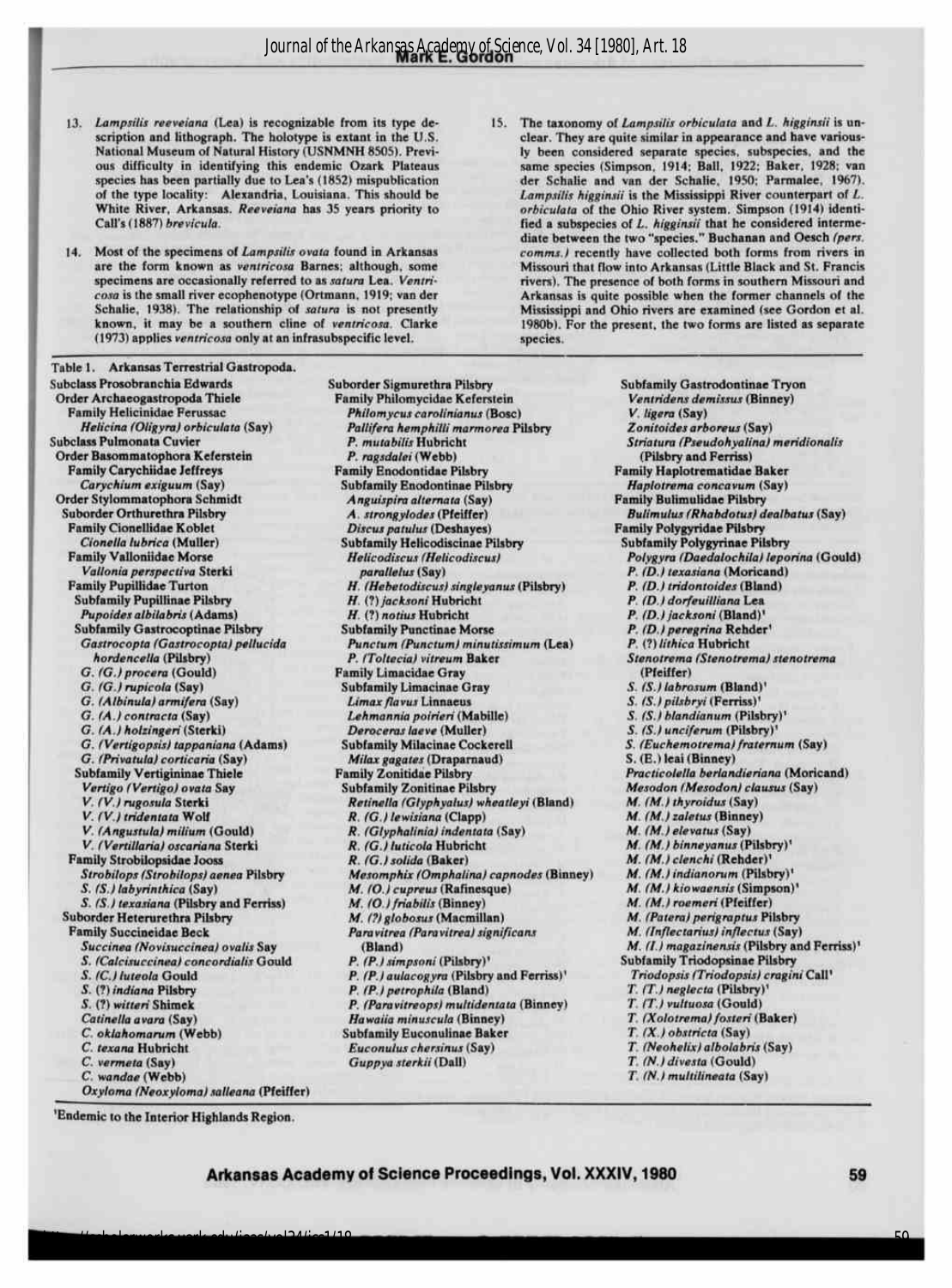#### Table 2. Arkansas Aquatic Gastropoda.

Order Mesogastropoda Thiele<br>Superfamily Viviparacea Subfamily Viviparinae Gill Superfamily Cerithacea<br>
Viviparus subpurpureus (Say) Family Pleuroceridae Fischer Campeloma subsolidum (Anthony) Goniobasis potosiensis Lea<sup>1</sup><br>Superfamily Rissoncea *Anculosa arkansensis* Hinkley' Subfamily Hydrobiinae Troschel Order Basommatophora Keferstein<br>Cincinnatia integra (Say) Superfamily Lymnacea Subfamily Lithoglyphinae Fischer L. (Fossaria) humilis (Somatogyrus crassilabris Walker' L. (F.) obrussa (Say) Somatogyrus crassilabris Walker <sup>1</sup> L. (F.) obrussa (Say) F. walkeri (Pilsbry and Ferriss)<br>S. subglobosus (Say) L. (Bakerilymnaea) bulimoides (Lea) F. fragilis (Tryon) S. wheeleri Walker<sup>2</sup> 5. amnicoloides Walker <sup>2</sup>

Subclass Prosobranchia Edwards Subfamily Amnicolinae Tryon Superfamily Physacea Superfamily Viviparacea **Family Pomatiopsidae Stimpson** Physa gyrina Superfamily Viviparacea **Family Pomatiopsidae Stimpson** Physa gyrina Say Pomatiopsis lapidaria (Say) P. virgata Say<br>
Superfamily Cerithacea<br>
Superfamily Planorbacea Viviparus subpurpureus (Say) Family Pleuroceridae Fischer Family Planorbidae Rafinesque<br>V. intertextus (Say) Lithasia verrucosa (Rafinesque) Subfamily Planorbinae Rafines V. intertextus (Say) **Lithasia verrucosa (Rafinesque)** Subfamily Planorbinae Rafinesque (Contability Planorbinae Rafinesque V. georgianus (Lea) Pleurocera alveare (Conrad) Tribe Planorbini<br>P. canaliculatum (Say) Gyraulus parvus (Say) Subfamily Lioplacinae Gill  $P.$  canaliculatum (Say)  $Gyraulus$   $Gyraulus$   $Gyraulus$   $Gyraulus$   $Gyraulus$   $Gyraulus$   $Gyraulus$   $Gyraulus$   $Gyrauus$  (Say) Lioplax suculosa (Menke) **P. acuta Rafinesque P. acuta Rafinesque** Tribe Helisomatini<br>Campeloma subsolidum (Anthony) Goniobasis potosiensis Lea<sup>3</sup> Promenetus exacuous (Say) Superfamily Rissoacea Anculosa arkansensis Hinkley<sup>1</sup> Menetus (Micromenetus) dilatatus (Gould)<br>1991 - Subclass Pulmonata Cuvier Melisoma (Helisoma (Helisoma) anceps (Menke) Family Hydrobiidae Troschel Subclass Pulmonata Cuvier Helisoma (Helisoma (Helisoma) anceps (Menke)<br>Subfamily Hydrobiinae Troschel Order Basommatophora Keferstein H. (Piersoma) trivolvis (Say) Cincilinnatia integra (Say) Superfamily Lymnacidae Rafinesque<br>Family Lymnacidae Rafinesque Family Laevapex fuscus (Adams) Probythinella binneyana (Hannibal) Family Lymnaeidae Rafinesque *Laevapex fuscus* (Adams)<br>Pyrgulopsis ozarkensis Hinkley<sup>1</sup> Lymnaea (Pseudosuccinea) columella (Say) L. diaphanus (Haldeman) **Lymnaea (Pseudosuccinea) columella (Say)** L. diaphanus (Haldeman)<br>L. (Fossaria) humilis (Say) **L. General Contains (Eventual** Cay) L. (Bakerilymnaea) bulimoides (Lea)

Family Physidae Fitzinger

I

'Endemic Interior Highlands species restricted to the Ozark Plateaus. <sup>2</sup>Endemic Interior Highlands species restricted to the Ouachita Mountains. 'Endemic Interior Highlands species.

#### Table 3. Arkansas Bivalvia.

Order Eulamellibranchia **Arkansia wheleri Ortmann and Walker<sup>2</sup> Ligumia** subrostrata (Say)<br>
Superfamily Unionacea **Tribe Anodontini** L. recta (Lamarck) Superfamily Unionacea **Superfamily Unionacea** Tribe Anodontini L. recta (Lamarck)<br>
Family Margaritiferidae **Anodontia (Pyganodon) grandis Say** Lampsilis anodontoides (Lea) Family Margaritiferidae Anodonta (Pyganodon) grandis Say<br>Subfamily Cumberlandiinae A. (Utterbackia) imbecilis Say Cumberlandia monodonta (Say) A. (U.)suborbiculata Say L.hydiana (Lea) Subfamily Ambleminae Simpsoniconcha ambiqua (Say) L. streckeri Fi<br>
Tribe Amblemini Tribe Strophitini n. t. L. rafinesqueana Fusconaia flava (Rafinesque) Strophitus undulatus (Say) L. ovata (Say) Fusconaia flava (Rafinesque) Strophitus undulatus (Say) L. Saylovata (Say) L. Subfamily Lampsilinae F. ozarkensis (Call)<sup>1</sup><br>1 Tribe Ptychogenini B. higginsii (Lea)<br>1 Dysnomia (Truncillopsis) triquetra<br>1 Pytchobranchus occidentalis (Conrad)<sup>3</sup> Dysnomia (Truncillopsis) triquetra Quadrula pustulosa (Lea) Tribe Mesogenini (Rafinesque) (Rafinesque) (Rafinesque) (Rafinesque) (D. (Torulosa) florentina (Lea) Q. nodulata (Rafinesque) Obliquaria reflexa Rafinesque D. (Torulosa) florentin<br>Q. quadrula (Rafinesque) Cyprogenia aberti (Conrad)<sup>3</sup> D. (T.) turgidula (Lea) Q. metanevra (Rafinesque) Tribe Heterogenini Superfamily Sphaeria<br>
Q. cylindrica (Say) Obovaria olivaria (Rafinesque) Family Corbiculidae Tritogonia verrucosa (Rafinesque) O. jacksoniana Frierson Corbicula cf. fluminea (Muller) Corbicula cf. fluminea (Muller) Orbicula cf. fluminea (Muller) de Corbicula cf. fluminea (Muller) de Actiononaias carinata (Barnes) Plectomerus dombeyanus (Valenciennes) Actiononaias carinata (Barnes) Family Sphaeriidae<br>1998 - Tribe Megalonaiadini *A. ellipsiformis ellipsiformis (Conrad*) Sphaerium striatinum (Lamarck) Tribe Megalonaiadini **A.ellipsiformis ellipsiformis (Conrad)** Sphaerium striatinum (Lamarck)<br>1997 Musculium Iacustre (Muller) A.ellipsiformis pleasii (Marsh)<sup>,</sup> Musculium Iacustre (Muller) Megalonaias gigantea (Barnes) *A. ellipsiformis pleasii* (Marsh)' Musculium lacustre (Muller)<br>Subfamily Unioninae **M. partumeium (Say)** Truncilla truncata Rafinesque M. partumeium (Say) Subfamily Unioninae **Subfamily Unioninae** Truncilla truncata Rafinesque M. *Partumeium* (Say)<br>
Subfamily Unioninae Truncata Truncata Rafinesque M. securis (Prime) Cyclonaias tuberculata (Rafinesque) Plagiola lineolata Rafinesque<br>Pleurobema cordatum (Rafinesque) Leptodea leptodon (Rafinesque) Elliptio dilatatus (Rafinesque) L.fragilis (Rafinesque) P. (C.) compressum P. (C.) compressum P. (C.) compressum Proptera laevissima (Lea) P. (C.) fallax Sterki Uniomerus tetralasmus (Say) Proptera laevissima (Lea) P. (C.) fallax Sterki<br>
P. (C.) variabile Prime P. purpurata (Lamarck) P. (C.) variabile Prime Subfamily Anodontinae P. purpurata (Lamarck) P. purpurata (Lamarck) P. (Camarck) P. (Camarck) P. (Camarck) P. (Camarck) P. (Camarck) P. (Camarck) P. (Camarck) P. (Camarck) P. (Camarck) P. (Camarck) P. (Camarck) P. (Camarck Lasmigona (Pterosyna) complanata (Barnes) Carunculina parva<br>L. (Lasmigona) costata (Rafinesque) C. texasensis (Lea) Alasmidonta (Pressodonta) calceola (Lea) C. glans (Lea)<br>A. (Decurambis) marginata Say Villosa arkansasensis (Lea)<sup>2</sup> Arcidens confragosus (Say) V. lienosa (Conrad) P. (Pisidium) dubitum (Paradium) dubitum) dubitum (Paradium) du<br>V. (Pisidium) dubitum (Say)

A. (Utterbackia) imbecilis Say L. radiata siliquoidea (Barnes)<br>A. (U.) suborbiculata Say L. hydiana (Lea) Family Andontoides ferussacianus (Lea)  $L$ . reeveiana (Lea)<sup>1</sup><br>Simpsoniconcha ambiaua (Sav)  $L$ . streckeri Frierson Simpsoniconcha ambiqua (Say) L. streckeri Frierson<br>
Tribe Strophitini n. t. (L. rafinesqueana Frierson) Vabfamily Lampsilinae L.orbiculata (Hildreth)<br>
Tribe Ptychogenini L. higginsii (Lea) Pytchobranchus occidentalis (Conrad)<sup>3</sup> Dysnomia (Truncillopsis) Dysnomia (Truncillopsis) tribus) tribus (Rafinesque) Cyprogenia aberti (Conrad)<sup>2</sup> D. (T.) turgidula (Lea)<br>Tribe Heterogenini Superfamily Sphaeriacea Obovaria olivaria (Rafinesque) Family Corbiculidae<br>
O. jacksoniana Frierson<br>
O. jacksoniana Frierson T. donaciformis (Lea) M. securis (Prime)<br>Plagiola lineolata Rafinesque M. transversum (Say) C. texasensis (Lea) <br>
C. glans (Lea) P. (Neopisidium) cruciatum Sterki<br>
C. glans (Lea) (Sterki, 1916)

**Leptodea leptodon (Rafinesque)** Pisidium (Cyclocalyx) casertanum (Poli)<br> **P.** (C.) compressum Prime P. capax (Green)<br>
P. (C.) adamsi Stimpson (Hinkley, 1916)<br>
P. (C.) nitidum Jenyns (Burch, 1975) Villosa arkansasensis (Lea)<sup>2</sup>  $P. (N.)$  punctatum Sterki (Hinkley, 1916)<br>V. lienosa (Conrad)  $P.$  (Pisidium) dubium (Say) (Sampson, 1893, 1894; Hinkley, 1916)

60

'Endemic Interior Highlands species restricted to the Ozark Plateaus and some adjacent areas. <sup>2</sup>Endemic Interior Highlands species restricted to the Ouachita Mountains. 'Endemic Interior Highlands species.

<sup>60</sup> Arkansas Academy of Science Proceedings, Vol.XXXIV,1980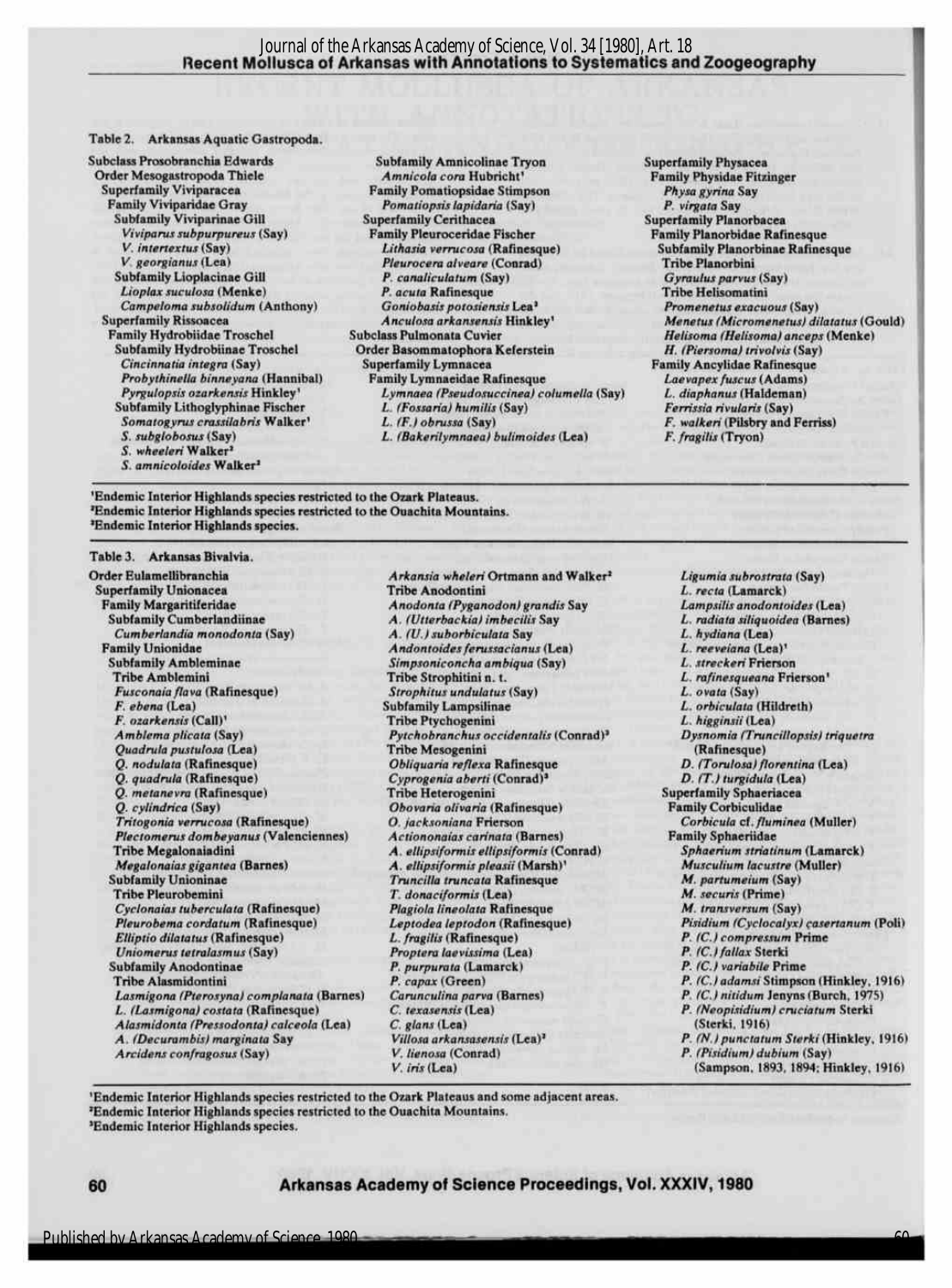16. The first four listed Pisidium (see Table 3) are confirmed identifications (Gordon et al. 1980c). The remaining species are provisionally included on the authority of the references following the species name.

#### **DISCUSSION**

The geographical distribution of species richness in mollusks is similar to that of crayfish (see Hobbs in Pennak, 1978). The development of the North American molluscan fauna appears to have been centered in the highlands (Cumberland Region) of the southeastern United States (Walker, 1917; van der Schalie and van der Schalie, 1950); although, an old world derived fauna is prevalent west of the 1950); although, an old world derived fauna is prevalent west of the<br>Continental Divide (Simpson, 1895; van der Schalie and van der<br>Schalie 1950). The number of species that have inhabited the Schalie, 1950). The number of species that have inhabited the Cumberland Region has been illustrated by Ortmann (1924, 1925) (Cumberland Region has been illustrated by Ortmann (1924, 1925) and van der Schalie (1939). Walker (1917), van der Schalie and van der Schalie (1950), Johnson (1978), and Gordon et al. (1980b) have shown that the Cumberland Region and the Interior Highlands are geologically related, have been physically connected, and were influenced by similar factors (e.g. geological uplifts, isolation, geo-graphical shift of river systems). The past connection with the Cumberland Region, the geological age of the Interior Highlands, and their function as a biological refugium during the Cretaceous and Pleistocene (Gordon et al. 1980b) have resulted in the development of<sup>a</sup> diverse molluscan fauna inArkansas. This fauna is distinguished byendemic species and relict populations.

I

I

I

I

I

The primary component of the present Arkansas mollusks is from the Interior Basin or Mississippian fauna. Endemism of the Mollusca within the Interior Highlands has been somewhat limited when compared to the Cumberland Region. However, distinct trends are represented for several groups. Fifteen terrestrial gastropods have been listed as endemic (see Table 1). Of these, the majority of species are from the family Polygyridae and are primarily restricted to the Ouachita Mountains. Species, such as Mesodon magazinensis and Stenotrema pilsbryi, are restricted to single mountains (e.g. Mt. Magazine and Rich Mountain, respectively). The Hydrobiidae contains most of the endemic aquatic Gastropoda. In the Ozark Plateaus, several endemic hydrobiids have adapted to cave environments (Hubricht, 1950, 1979; Nordstrom et al. 1977). The endemic, epigean hydrobiids appear to be known only from their type localities. At present, no endemic sphaeriids are known. However, a varied endemic unionid fauna has persisted, primarily within the Lampsilinae. This is fairly consistent with the Cumberland fauna; although, to a lesser degree. The Cumberland association is supported by the endemic Fusconaia ozarkensis, which Ortmann (1917) grouped with the Cumberlandian F. barnesiana. Other Cumberland affinities include relict populations of Cumberlandia monodonta, Dysonmia triquetra, D. florentina (formerly Truncilla curtisii Frierson and Utterback), D. turgidula (formerly T. lefevrei Utterback), and the presence of several pleurocerid species, including the endemic Goniobasis potosiensis.<br>Other relicts, but of a southern origin, may include Lampsilis streckeri and Arkansia wheeleri. Needs for further study are indicated by recent faunal additions (Hubricht, 1979; Gordon et al. 1980c) and have been addressed byGordon et al. (1980b).

#### ACKNOWLEDGMENTS

Iwould like to thank Dr. Fred G. Thompson of the Florida State Museum, University of Florida, for information concerning the taxonomy of the Hydrobiidae and Dr.Shi-Kuei Wu, University of Colorado Museum, for information regarding the revision of the Succineidae. Mr. Alan C. Buchanan, Missouri Department of Conservation, and Mr. D. Ronald Oesch, Glendale, Missouri, provided data from their collecting in Misdae. Mr. Alan C. Buchanan, Missouri Department of Conservation, and Mr. D. Ronald Oesch, Glendale.<br>Missouri. provided data from their collecting in Missouri.<br>Nouri. Also, I would like to thank Dr. Arthur V. Brown,<br>Departme Department of Zoology, University of Arkansas, forhis advice and assistance.

#### LITERATURE CITED

- BAKER,F.C. 1911. The Lymnaeidae of Northand Middle America, recent and fossil. Chi. Acad. Sci. Special Publ. 3:1-539.
- BAKER,F.C. 1928. The fresh water Mollusca of Wisconsin: Part 2. Pelecypoda. Bull.Wise. Geol. Nat. Hist. Surv. 70:1-482.
- BALL, G. H. 1922. Variation in fresh-water mussels. Ecology 3:93-121.
- BURCH, J. B. 1962. How to know the eastern land snails. Wm. C. Brown Company Publisher, Dubuque. 214 pp.
- BURCH, J. B. 1975. Freshwater sphaeriacean clams (Mollusca: Pelecypoda) of North America. Malacological Publications, Hamburg. 96 pp.
- CALL, R. E. 1887. Descriptions of two new species of the genus Unio, from the Ozark region of Missouri. Proc. U.S. Natl. Mus. 10:498-500.
- CALL, R. E. 1895. A study of the Unionidae of Arkansas, with incidental references to their distribution in the Mississippi Valley. Trans. Acad. Sci. St. Louis 7:1-65.
- CLARKE, A. H. 1973. The freshwater molluscs of the Canadian Interior Basin. Malacologia 13:1-509.
- CLENCH, W. J. 1962. A catalogue of the Viviparidae of North America with notes on the distribution of Viviparus georgianus Lea. Occ. Pap. Moll.2:261-287.
- CLENCH, W. J. and S. L.H. FULLER. 1965. The genus Viviparus (Viviparidae) in North America. Occ. Pap. Moll. 2:385-412.
- GOODRICH, C. 1939. Pleuroceridae of the Mississippi River Basin exclusive of the Ohio River system. Occ. Pap. Mus. Zool. Univ. Mich. 406:1-4.
- GORDON, M. E., A. V.BROWN and L.R. KRAEMER. 1980a. Mollusca of the Illinois River, Arkansas. Proc. Ark. Acad. Sci. 33(year 1979):35-37.
- GORDON, M.E.. L.R. KRAEMER and A. V.BROWN. 1980b. Unionacea of Arkansas: historical review, checklist, and observations on distributional patterns. Bull.Am. Malac. Un. for 1979:31-37.
- GORDON, M. E., G. L. MACKIE and A. V. BROWN. 1980c. Pisidium fallax (Bivalvia: Sphaeriidae) in the southwestern Ozark Plateaus. Nautilus 94:121 .
- HEARD, W. H. and R. H. GUCKERT. 1970. A re-evaluation of the recent Unionacea (Pelecypoda) of North America. Malacologia 10:333-355.
- HERRINGTON, H. B. 1962. A revision of the Sphaeriidae of North America (Mollusca: Pelecypoda). Misc. Publ. Mus. Zool. Univ.Mich. 118:1-74.
- HOBBS, H. H., JR. Figure 328, p. <sup>474</sup> in R. W. PENNAK. 1978. Fresh-water invertebrates of the United States, second edition. John Wiley and Sons, New York.803 pp.
- HUBRICHT, L. 1950. The invertebrate fauna of Ozark caves. Bull. Natl. Speleological Soc. 12:16-17.
- HUBRICHT, L. 1972. The land snails of Arkansas. Sterkiana 46:15-17.

Arkansas Academy of Science Proceedings, Vol. XXXIV, 1980 61